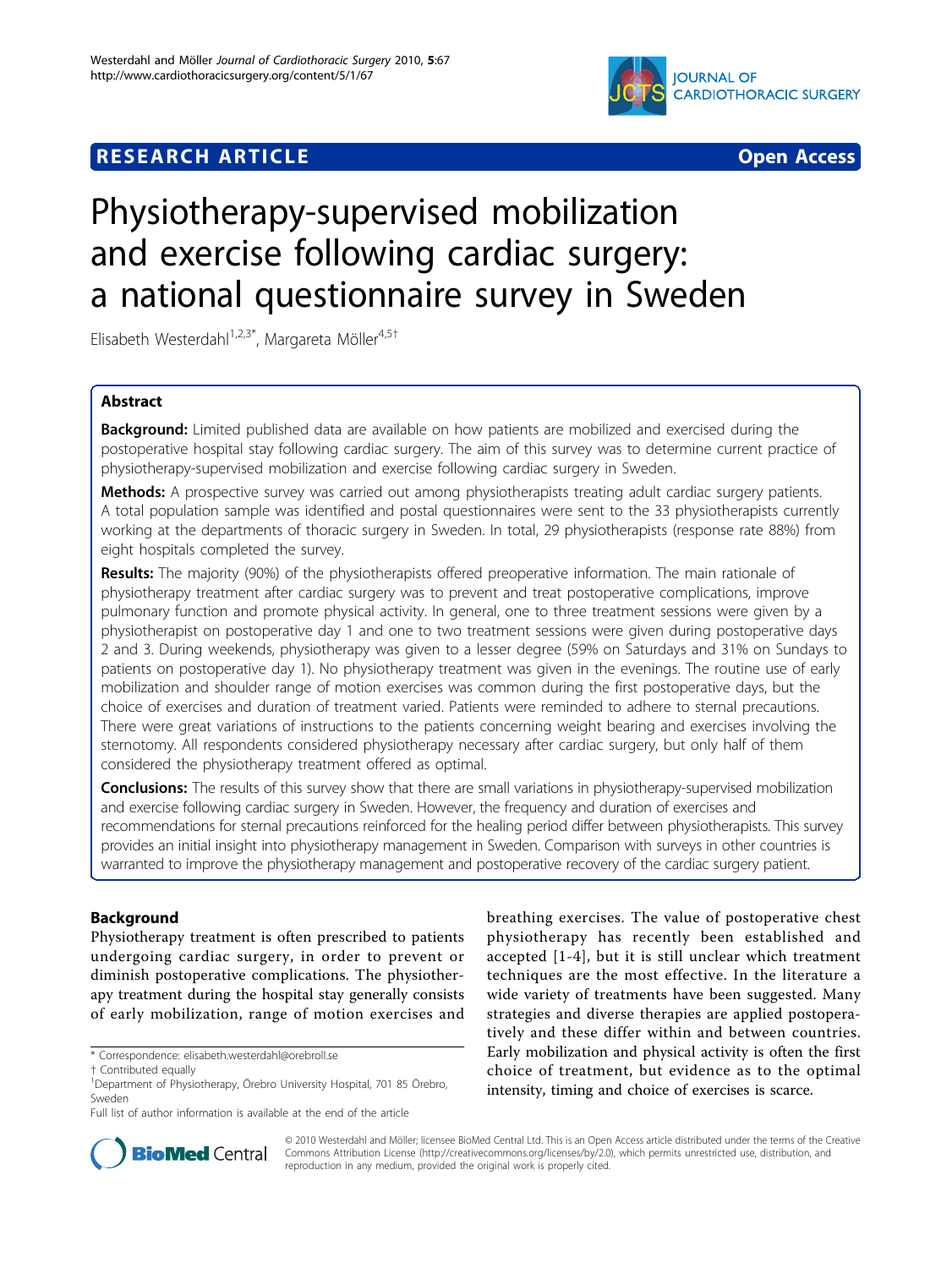There are only limited published data on how the cardiac surgery patient should be mobilized and exercised during the first postoperative period in hospital [[4](#page-6-0)-[7](#page-6-0)]. Physiotherapy management of patients undergoing coronary artery bypass graft (CABG) surgery [[8\]](#page-6-0) and thoracic surgery [[9\]](#page-6-0) has been examined in Australia and New Zealand. However, we found no such study performed in Europe.

This national survey was carried out to establish current clinical practice of physiotherapy-supervised exercise and mobilization, during the hospital stay, for patients having undergone cardiac surgery. A postal questionnaire survey was sent to all physiotherapists in Sweden working with this patient group, to determine which methods and treatments are used.

### Methods

A cross-sectional, descriptive study was carried out to examine the physiotherapy management and mobilization routines of cardiac surgery patients in Sweden. The study design was a national postal questionnaire survey sent to all 36 physiotherapists working at cardiothoracic centres in Sweden. The routine postoperative physiotherapy management of patients undergoing uncomplicated open-heart surgery, including CABG, mitral, aortic or tricuspid valve surgery, or a combination of these, was studied. Treatment of patients undergoing cardiac transplantation or other types of cardiac surgical procedures was not studied. The care of patients developing neurological symptoms, circulatory instability, prolonged intubation, or other conditions requiring individualized programmes was not considered. Physiotherapists who only treated patients undergoing other types of cardiac, pulmonary or thoracic surgery procedures were asked to return the questionnaire unanswered.

A total of 7,899 cardiac surgery operations were performed in Sweden during 2007, ranging from 310 to 1,635 across the eight different hospitals performing cardiac surgery. Median length of postoperative hospital stay was 9 days. The average physiotherapy staffing level for the Departments of Cardiothoracic Surgery was 3.2 (range 1.0 to 5.0) full-time equivalents.

### The questionnaire

Questions were asked about pre- and postoperative physiotherapy-supervised mobilization and exercise for hospital patients following cardiac surgery. The routine pre- and postoperative care of a hypothetical, "everyday patient" undergoing cardiac surgery was considered to determine the standard clinical practice. The questionnaire was developed for this specific study and constructed following a detailed review of the literature concerning physiotherapy treatment after cardiac surgery and previously developed questionnaires [[8\]](#page-6-0). A range of both closed and open questions, about pre-operative and postoperative physiotherapy-supervised mobilization and exercise following cardiac surgery were included in the questionnaire. Results regarding specific breathing exercises are presented elsewhere. Respondents were also invited to make comments at the end of the survey.

A pilot test of the questionnaire was carried out prior to the main study. Six physiotherapists working at the Departments of Intensive Care, Cardiology or Lung Medicine at our hospital were asked to answer the questionnaire for comments on layout and contents. The questionnaire was then modified and some questions were rephrased. The questionnaire was translated from Swedish into English by one translator, and back-translated by another translator, to ensure correct formulation of the survey questions.

The study was performed during December 2007 and January 2008. All physiotherapists working at a Department of Cardiothoracic surgery in Sweden were sent a postal questionnaire. The questionnaire was addressed personally to the physiotherapists identified. The letter included a cover letter and prepaid, self-addressed response envelope. After 3 weeks, reminder letters with a copy of the questionnaire were sent to those physiotherapists who had not yet returned the questionnaire.

### Participants

Physiotherapists working at hospitals performing adult cardiac surgery in Sweden (Sahlgrenska University Hospital, Karlskrona Hospital, Linköping University Hospital, Lund University Hospital, Karolinska University Hospital, Umeå University Hospital, Uppsala University Hospital and Örebro University Hospital) were selected. The names and addresses of the physiotherapists had been identified and updated by the author, during a previous Swedish Thoracic Society meeting in October 2007. The names were double-checked via phone or mail by E.W. at each hospital just before the start of the study.

Before the questionnaire was sent, the head of the clinic at each selected cardiothoracic centre was contacted by e-mail, to get permission to carry out the study. Written informed consent was obtained from the head of the clinic granting permission for their physiotherapists to participate in the study.

The Regional Ethical Review Board were consulted in September 2007 regarding ethical approval, and advised that no formal ethical approval was required. The results from the questionnaire are confidential and no association between the results and a specific physiotherapist is possible.

#### Statistical analysis

Descriptive statistics were used to analyse the results, and means, medians and ranges were calculated. SPSS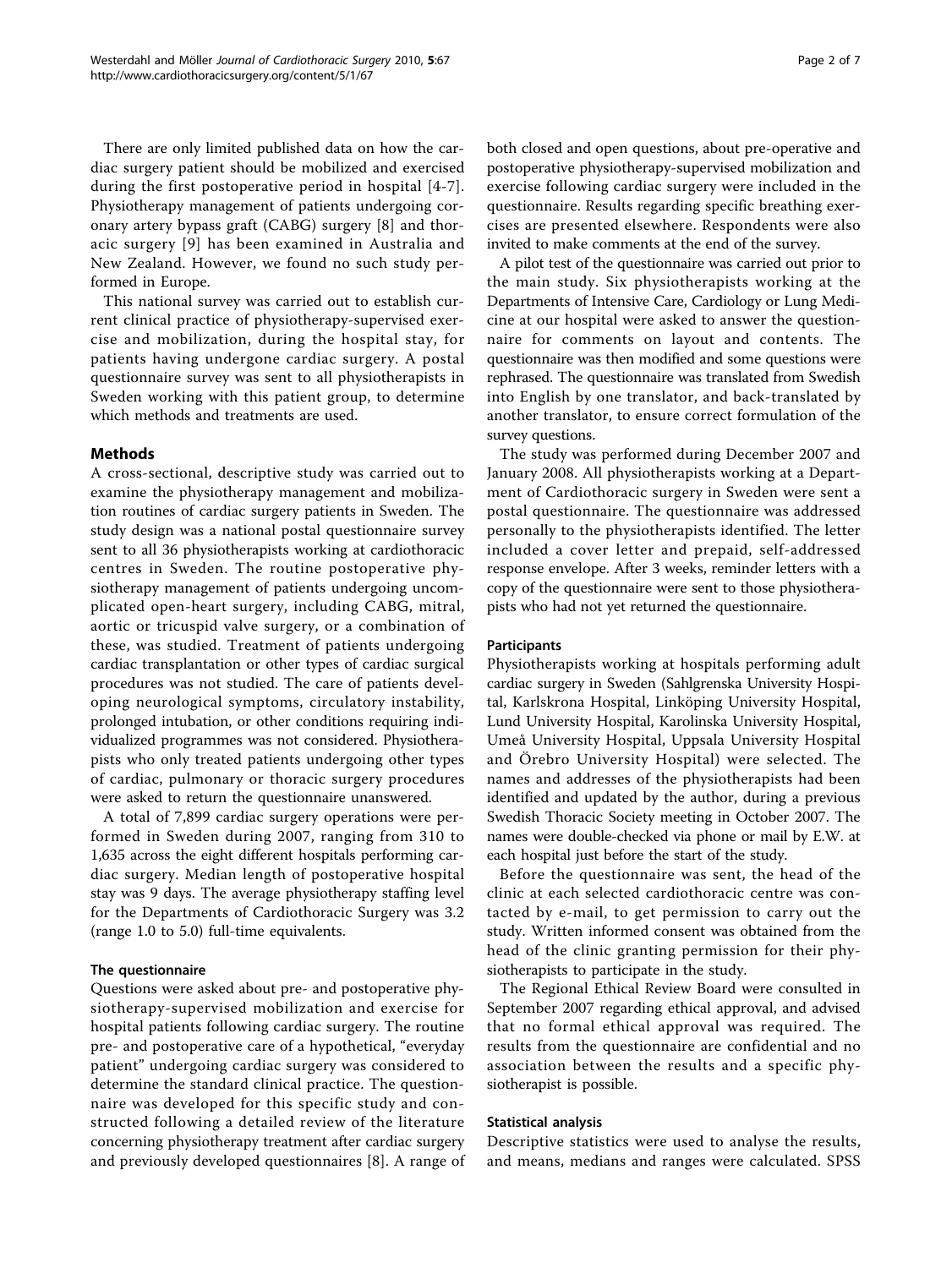15.0 (SPSS Inc, Chicago, IL, USA) was used for the statistical analysis.

# Results

Of the 36 identified physiotherapists working at the departments of cardiothoracic surgery in December 2007, three could not be included in the study because of parental leave or because they were not working with the actual patient group. Responses were received from all hospitals to which the survey was sent. In total, 29 replies were received (giving an 88% response rate) out of the 33 questionnaires sent out. The physiotherapists were aged  $41 \pm 8$  years and the mean work experience as physiotherapist at a department of cardiothoracic surgery was  $6 \pm 4$  (range 1-16) years. Seventy-six per cent of respondents were women. Written physiotherapy guidelines or protocols for physiotherapy management of the cardiac surgery patient were available for 21 (72%) of the respondents.

All physiotherapists declared that they considered physiotherapy necessary after cardiac surgery and 55% considered the physiotherapy treatment offered at their department of cardiothoracic surgery optimal, while 31% found it not optimal and 14% said they did not know. Reasons for the treatment not being optimal were too many patients, lack of resources, shortness of care time, and increased care load.

The main purpose of physiotherapy following cardiac surgery was seen as preventing and treating postoperative complications, improving pulmonary function and promoting physical activity.

### Preoperative information

The majority (90%) of the physiotherapists offered preoperative information to all patients undergoing nonemergency cardiac surgery. The following topics were most frequently covered in the preoperative information: early mobilization (90%), post-sternotomy restrictions (90%), risk of postoperative pulmonary complications (90%), techniques for getting in and out of bed/the chair (80%), breathing exercises and coughing techniques (80%) and information about exercising the lower extremities (69%). The preoperative information was usually given to a group of patients by the physiotherapists (76%).

#### Postoperative physiotherapy treatment

In total, 26 respondents answered that the physiotherapist automatically met all patients undergoing cardiac surgery while three said that they only met certain patients, with special needs, postoperatively. The physiotherapists reported that during weekdays they routinely treated patients on postoperative day 1 (90%), postoperative day 2 (93%), postoperative day 3 (69%) and postoperative days 4 and 5 (28%). The patients usually had between one and three treatment sessions with a physiotherapist on postoperative day 1, one to two treatment sessions on days 2 and 3, and typically one treatment on days 4 and 5. Physiotherapy treatment was never given during the evenings. On Saturdays, physiotherapy treatment was reported to be routinely given to patients on their first postoperative day by 59%, and only if needed by 41%, of the physiotherapists. The corresponding figures were 31%, and 14%, respectively, for Sundays, while 55% of physiotherapists never gave treatment on Sundays. On the second postoperative day, physiotherapy treatment on Saturdays was generally provided routinely by 17%, and only if needed by 83%, of the physiotherapists. If the second postoperative day fell on a Sunday, no routine physiotherapy was given, however, 48% of the physiotherapists responded that they would give physiotherapy treatment to patients if needed or advised from physicians.

#### Mobility assessment

The following mobilization and exercise abilities were routinely assessed or recorded during physiotherapy treatment: mobility, getting in and out of bed/the chair (100%), circulation exercises for the lower extremities (72%); range of motion, shoulders and the upper extremities (62%); range of motion, thorax (59%); range of motion, cervical and thoracic spine (38%); functional activities of daily living (ADL) scores (21%); and exercise tolerance test, done by walking or bicycling (17%).

#### Postoperative mobilization and exercises

Mobilization and exercises usually provided to the patients on the first postoperative days after surgery are presented in Tables [1](#page-3-0) and [2](#page-3-0). Instructions for range of motion exercises for the upper extremities and thorax were provided to the patients on postoperative day 1 by six physiotherapists, on postoperative day 2 by 22, and on postoperative day 3 by 25 of physiotherapists. How many times the patients were instructed to perform the exercises varied between one and three times a day during the hospital stay and once and twice a day after discharge. Postoperative group training for the patients during the hospital stay were provided by 62% of the physiotherapists. Physiotherapy-supervised stair climbing was practised postoperatively, according to 79% of the physiotherapists.

#### Sternal precautions

Sternal precautions recommended for the healing period during the first postoperative weeks are presented in Table [3](#page-4-0). Recommendations for how long after surgery the patients should avoid weight bearing varied between 7 and 12 weeks (mean 9 weeks). How much weight the patients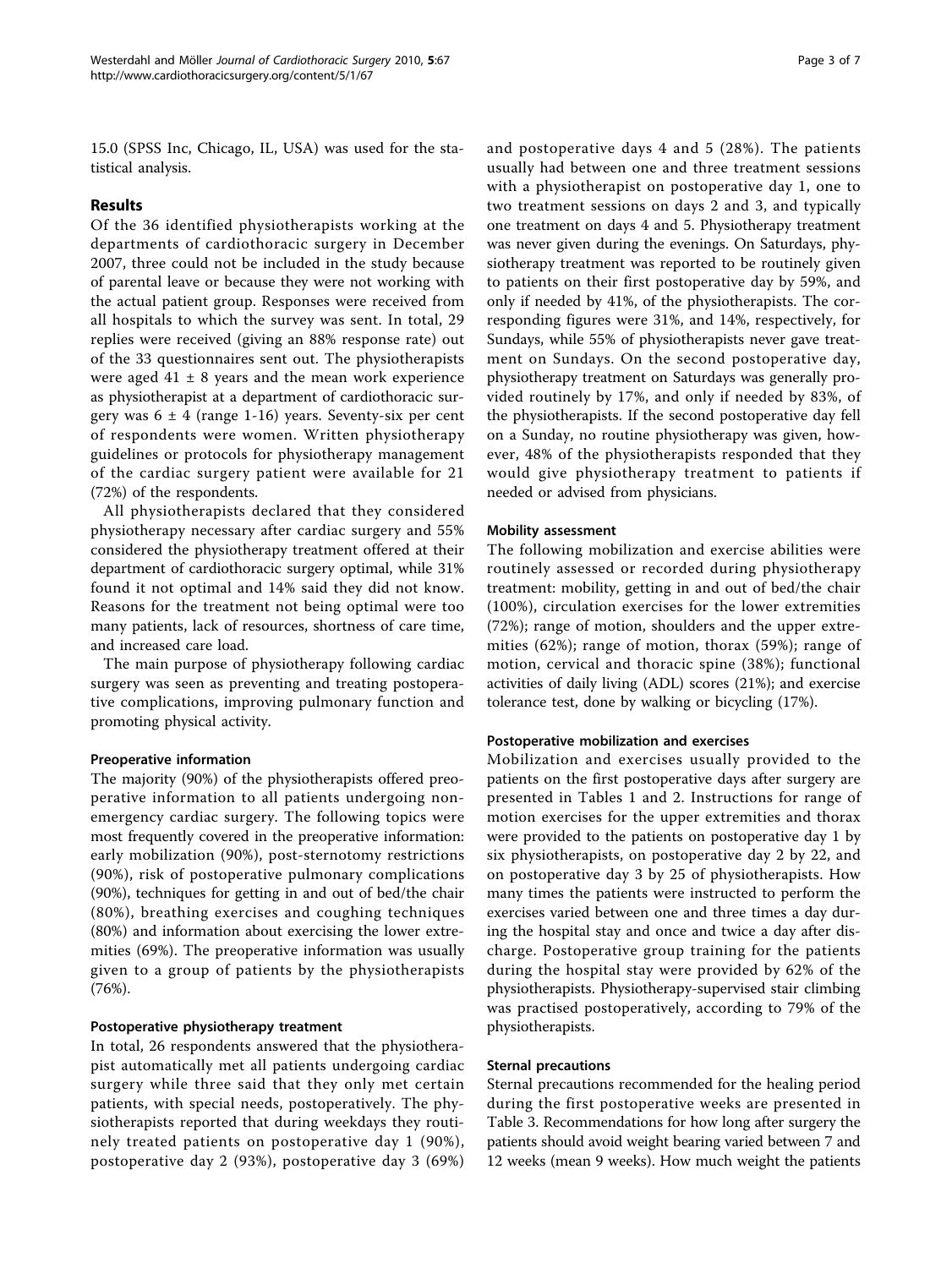<span id="page-3-0"></span>Table 1 Physiotherapy-supervised mobilization usually provided to cardiac surgery patients during the first postoperative days.

|                                    | POD |     | POD 2 POD 3 POD4 |     |
|------------------------------------|-----|-----|------------------|-----|
| Mobilization                       |     |     |                  |     |
| sitting on edge of bed or in chair | 97% | 52% | 48%              | 34% |
| standing                           | 93% | 55% | 48%              | 34% |
| walking in the room                | 28% | 79% | 52%              | 34% |
| walking in the corridor            | 28% | 66% | 93%              | 41% |
| stair climbing                     | 0%  | 0%  | 21%              | 38% |
|                                    |     |     |                  |     |
| Positioning, side lying            | 24% | 28% | 10%              | 10% |

Data shown as % of respondents ( $n = 29$ ). POD = postoperative day.

were allowed to lift while the sternum was healing varied between 1 and 5 kg (median 2 kg, mean 2.5 kg).

Instructions for moving in, and out of, bed were given to the patients using a "standard technique" by 90% of the physiotherapists. The most commonly described technique for getting out of bed was lying on the side, placing one or both hands in front of the body, leaning forward and pushing up to a sitting position.

#### Postoperative information

Before discharge from the department of cardiothoracic surgery all physiotherapists provided information to the patients about physical activity, exercises and rehabilitation. Instructions to the patients to continue shoulder range of motion exercises after discharge from the hospital, were as well given by all physiotherapists. The time that patients were recommended to continue the exercise programme varied between 1 and 8 weeks.

## Table 2 Physiotherapy-supervised exercises usually provided to cardiac surgery patients during the first postoperative days.

|                                             | POD<br>1 | POD<br>2 | POD<br>3 | POD4 |
|---------------------------------------------|----------|----------|----------|------|
| Thoracic/upper extremities ROM<br>exercises |          |          |          |      |
| Unilateral                                  | 3%       | 17%      | 34%      | 31%  |
| Bilateral                                   | 10%      | 69%      | 76%      | 66%  |
| Lower extremities ROM exercises             | 41%      | 31%      | 28%      | 24%  |
| Relaxation techniques                       | 14%      | 14%      | 7%       | 3%   |
| Body awareness, posture exercises           | 3%       | 10%      | 14%      | 10%  |
| Massage                                     | 0%       | 0%       | $0\%$    | 0%   |

Data shown as % of respondents ( $n = 29$ ). POD = postoperative day; ROM = range of motion.

#### **Discussion**

This is the first survey to investigate and describe physiotherapy-supervised mobilization and exercise after cardiac surgery in Sweden. Most of the physiotherapists, in total 90%, declared that they routinely met all patients undergoing cardiac surgery, while 10% responded that they only treated certain patients, with special indications or special needs. The physiotherapy treatment was most frequently given on the first two postoperative days. On day 1 the patients usually received one to three treatment sessions by the physiotherapist, and on day 2, they were given one to two treatment sessions. The main purpose of physiotherapy after cardiac surgery was mostly seen as preventing and treating postoperative complications, improving pulmonary function and encouraging physical activity. Written local physiotherapy guidelines or protocols for physiotherapy management of cardiac surgery patients were available, according to 21 out of the 29 respondents.

Only one previous survey of physiotherapy management of patients undergoing cardiac surgery has been found, performed by Tucker et al. [[8\]](#page-6-0) in Australia and New Zealand. To our knowledge, our study is the first European survey describing physiotherapy treatment after cardiac surgery.

The clinical practice in Sweden and Australia and New Zealand seems to be similar in terms of the components of postoperative physiotherapy treatment, assessment of physiotherapy given to all patients (89%), and mobilization and breathing exercises, as described by Tucker et al. [\[8\]](#page-6-0). However, the study was carried out in 1996, so we do not know how their clinical routines and practice come across and may differ today. More recently physiotherapy management after thoracic surgery was described in a survey study by Reeve et al. [\[9](#page-6-0)], however the physiotherapy treatment following thoracotomy cannot be compared to treatment after cardiac surgery.

In total, 29 replies were received out of the 33 questionnaires sent out. Since the questionnaires were comprehensive the response rate of 88% can be considered high. A high response rate is important and various strategies were used to improve the response rate. Comprehensible instructions were given, the questionnaires were printed on coloured paper; stamped, addressed envelopes were included with the questionnaires and reminders were sent out where the questionnaires had not been returned.

Access to a list of all physiotherapists working in departments of cardiothoracic surgery as well as personal contacts with physiotherapists at all departments ensured that all relevant physiotherapists were included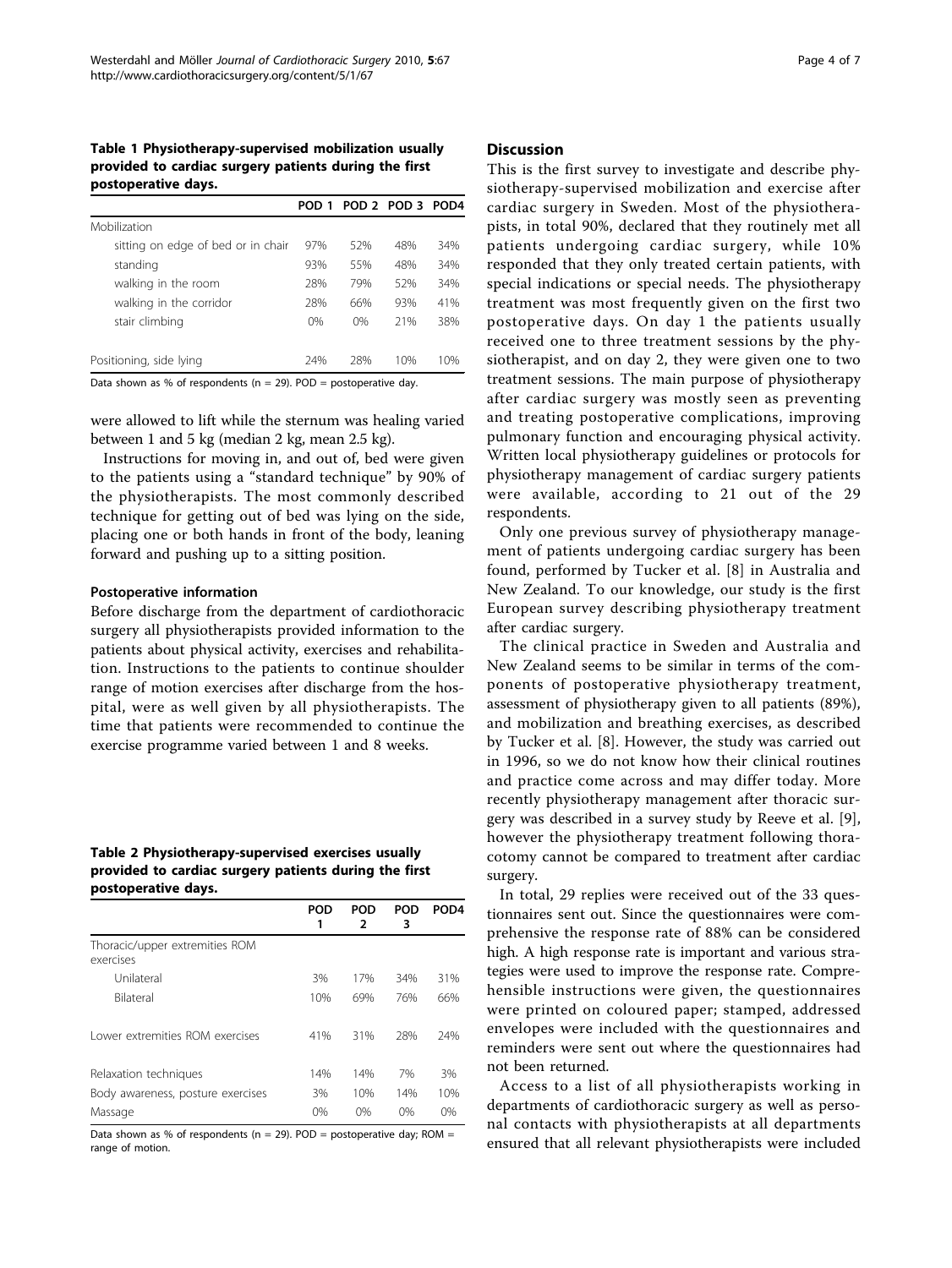| Patients are not allowed to use:                                             | n(%)     |  |
|------------------------------------------------------------------------------|----------|--|
| their arms to push up from a lying to a sitting position                     | 5(17%)   |  |
| their arms to push up from sitting to standing                               | 28 (97%) |  |
| their stomach muscles to raise themselves from a lying to a sitting position | 12 (41%) |  |
| their arms and shoulders, using full active movement                         | 1(3%)    |  |
| their arms and shoulders, using full active movement with 1-2 kg weights     | 12 (41%) |  |
| a rollator (rolling walker)                                                  | 1(3%)    |  |
| a walker                                                                     | $0(0\%)$ |  |
| crutches                                                                     | 19 (66%) |  |

<span id="page-4-0"></span>Table 3 Sternal precautions recommended for the healing period during the first postoperative weeks after cardiac surgery.

Data shown as number (n) and as % of respondents ( $n = 29$ ).

in the survey. The study of a total population sample and the high response rate gives the study good external validity. It is likely that the results of this survey reflect current practice in Sweden, even if some important questions may have been overlooked and the exact description of the actual clinical practice, in observational studies, is warranted in the future.

An intrinsic selection bias in questionnaire studies is a risk if only the most motivated physiotherapists respond. Since only four physiotherapists failed to answer, we found this risk of bias fairly low. Because no nationally developed questionnaire for this purpose existed, the authors designed the questionnaire. To improve the content validity of the survey, information from earlier questionnaires used in similar studies [[8](#page-6-0),[9\]](#page-6-0) as well as pilot testing was used to construct the questionnaire. Despite these limitations we believe that the results from this survey provides a good overview of the physiotherapy treatment given to cardiac surgery patients.

The majority (90%) of the physiotherapists offered preoperative information to all patients undergoing nonemergency cardiac surgery, which is similar (94%) to the routines in Australia and New Zealand described by Tucker at al. [[8\]](#page-6-0). The educational content of the preoperative information was similar, with early mobilization, post-sternotomy recovery and postoperative pulmonary function being the topics most covered.

Treatment was generally less comprehensive during weekends. Routine physiotherapy for patients on their first postoperative day was given more often on Saturdays (59%) than on Sundays (31%). For patients on their second postoperative day, no routine physiotherapy was given on Sundays, except where needed, as reported by half of the physiotherapists. These results indicates that there is a discrepancy in treatment of patients depending on which weekday they are operated on in Sweden. By comparison, in Australia and New Zealand during the 1990's, evening services were provided as required in 71% of hospitals, while in Sweden no evening physiotherapy treatment is available at all.

In the late 1960 s, patients would spend at least 3 weeks resting in bed after cardiac surgery. Since then the practice of postoperative physiotherapy has changed in response to advances in medical and surgical knowledge [[10\]](#page-6-0). Today there is an agreement as to the value of early mobilization and positioning after cardiac surgery [[11](#page-6-0)-[13](#page-6-0)], despite the risk of postoperative cardiac dysfunction [[6](#page-6-0),[14](#page-6-0)]. Almost all physiotherapists in our study mobilized their patients with regard to sitting and standing on postoperative day 1. Invasive cardiovascular monitoring is common in the early postoperative period and affects the ability to walk a longer distance from the bed because of the equipment.

Of course, it is the individual strength and cardiovascular status of the patient that decides the level and intensity of mobilization. In this study the average mobilization routines performed by a physiotherapist of a hypothetical "everyday" patient was determined. The actual mobilization of individual patients has not been the focus of the present study. Despite the frequent use of early mobilization, the benefit of mobilization in preventing postoperative complications has not been studied in the cardiac surgery patient. Studies' investigating different levels of mobilization during the hospital stay are lacking. In a recent follow-up of CABG patients, work capacity, and participation in household work were described as predictors of continuation at work after the surgery [\[15](#page-6-0)]. The authors encouraged medical personnel to activate the cardiac surgery patient to undertake household work and all kinds of physical activities [[15\]](#page-6-0).

By contrast, positioning to a side-lying was used only by approximately 25% of the physiotherapists during the first postoperative days, despite the fact that positive effects of side lying on lung volumes [[12\]](#page-6-0) and oxygenation [[16](#page-6-0)] have been described. Patients possibly experience increased pain and discomfor in this position, which may be an explanation for the low frequency of use.

All physiotherapists provided information about physical activity, exercises and rehabilitation to patients after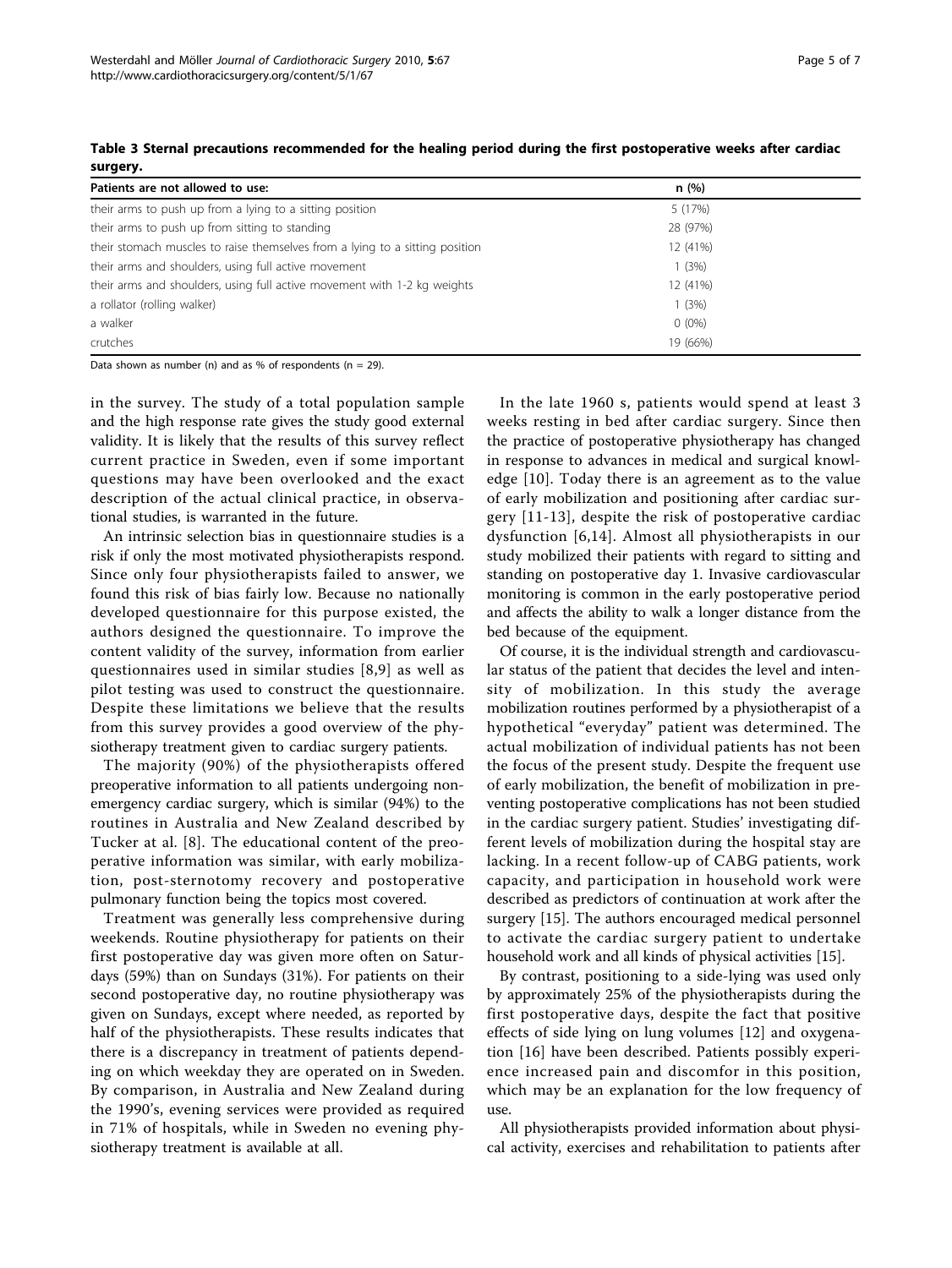discharge from the hospital. The content of the information would be interesting to study further, as could recommendations and regimens from cardiac surgeons, anaesthesiologists and cardiologists.

Shoulder range of motion exercises are today a common form of therapy intended to improve ventilation, preserve thorax mobility and ease sternal circulation and healing [[17\]](#page-6-0), even though the efficacy of shoulder range of motion exercises has been questioned [[5\]](#page-6-0).

Instructions in range of motion exercises for the upper extremities and thorax were mostly started on postoperative days 2 and 3. Only six of the physiotherapists started these exercises on the first postoperative day. It is currently not known how these exercises should be performed. In a study of patients with chronic sternal instability, by El-Ansary et al. [\[18\]](#page-6-0), it was shown that bilateral upper limb movements were significantly less associated with sternal pain compared with unilateral movements. In the present survey, mostly bilateral upper extremity exercises (69%) were prescribed, rather than unilateral range of motion exercises. How many times the patients were instructed to perform the exercises varied between one and three times a day. Shoulder range of motion exercises, to be continued after discharge, were given by all physiotherapists. Recommendations for continuing the exercise programme varied between 1 and 8 weeks, however.

Recommendations for sternal precautions during the first postoperative weeks differed, which may reflect differences between recommendations from thoracic surgeons and hospital policy. Diverse instructions were given regarding restrictions of using of arms to push up from a lying to a sitting position, using the stomach muscles and also using crutches. However, almost all of the physiotherapists allowed the patients to use their arms to push up from sitting to standing position, move their arms and shoulders in full active movement, and use rolling walkers and walkers. Instructions for moving in and out of bed were given to the patients using a "standard technique" by 90% of the physiotherapists. The most commonly described technique for getting out of bed was from side lying, placing one or both hands in front of the body, leaning forward and pushing up to a sitting position.

Many activities are discouraged after cardiac surgery, such as weight carrying and exercises involving the pectoralis major. Few studies have been published evaluating which activities and exercises negatively affect the sternal incision [[18-20\]](#page-6-0). The recommendation for how long after surgery the patients should avoid weight bearing and certain other activities, differs with a range of 7 to12 weeks. Likewise, how much weight patients are allowed to lift while the sternum is healing differs between 1 and 5 kg. It has been suggested that current activity guidelines for CABG patients are too restrictive [[21\]](#page-6-0); however, considering that postoperative sternal instability is a serious complication with increased risk of mortality, the importance of correct instructions for sternal precautions is essential, especially in risk patients [[22](#page-6-0)]. More scientific knowledge of risk factors and risk behaviours for sternum instability is needed. This would provide further possibilities to individualize the postoperative recommendations to the patients.

All physiotherapists in the present study considered physiotherapy necessary after cardiac surgery, although one-third considered the physiotherapy treatment offered not optimal. The main reason mentioned was lack of time.

A national Swedish guideline for physiotherapy treatment for patients undergoing major surgery is currently under development, but was not available during the study period. In spite of this, the physiotherapy management given in the different departments, by different physiotherapists, was fairly similar. An explanation for this may be the yearly national meetings for physiotherapists in the cardiovascular field. This survey provides information that may be useful in research as well as development and implementation of clinical practice guidelines in physiotherapy. It is also very important to widen this knowledge and formulate internationally accepted guidelines for cardiac surgery patients.

# Conclusions

This survey provides initial insight into physiotherapy management in Sweden.

The results of the survey indicate that there are only small variations in physiotherapy-supervised exercise and mobilization following cardiac surgery in Sweden. The routine use of early mobilization and upper extremity exercises is common during the first postoperative days, although the frequency and duration of exercises vary. The study shows a discrepancy in physiotherapy treatment accessibility to patients, depending on the weekday they are operated on. Sternal precautions are given routinely and cardiac surgery patients receive standardized instructions for getting into and out of bed. However, the advice given for the healing period differs between physiotherapists. Further research and development of high-quality clinical guidelines as well as comparison with routines in other countries is needed to confidently promote the postoperative recovery of the cardiac surgery patient.

#### Acknowledgements

The authors would like to thank Tom Overend, Associate Professor, University of Western Ontario, Toronto, Canada, for valuable help during the planning of this study.